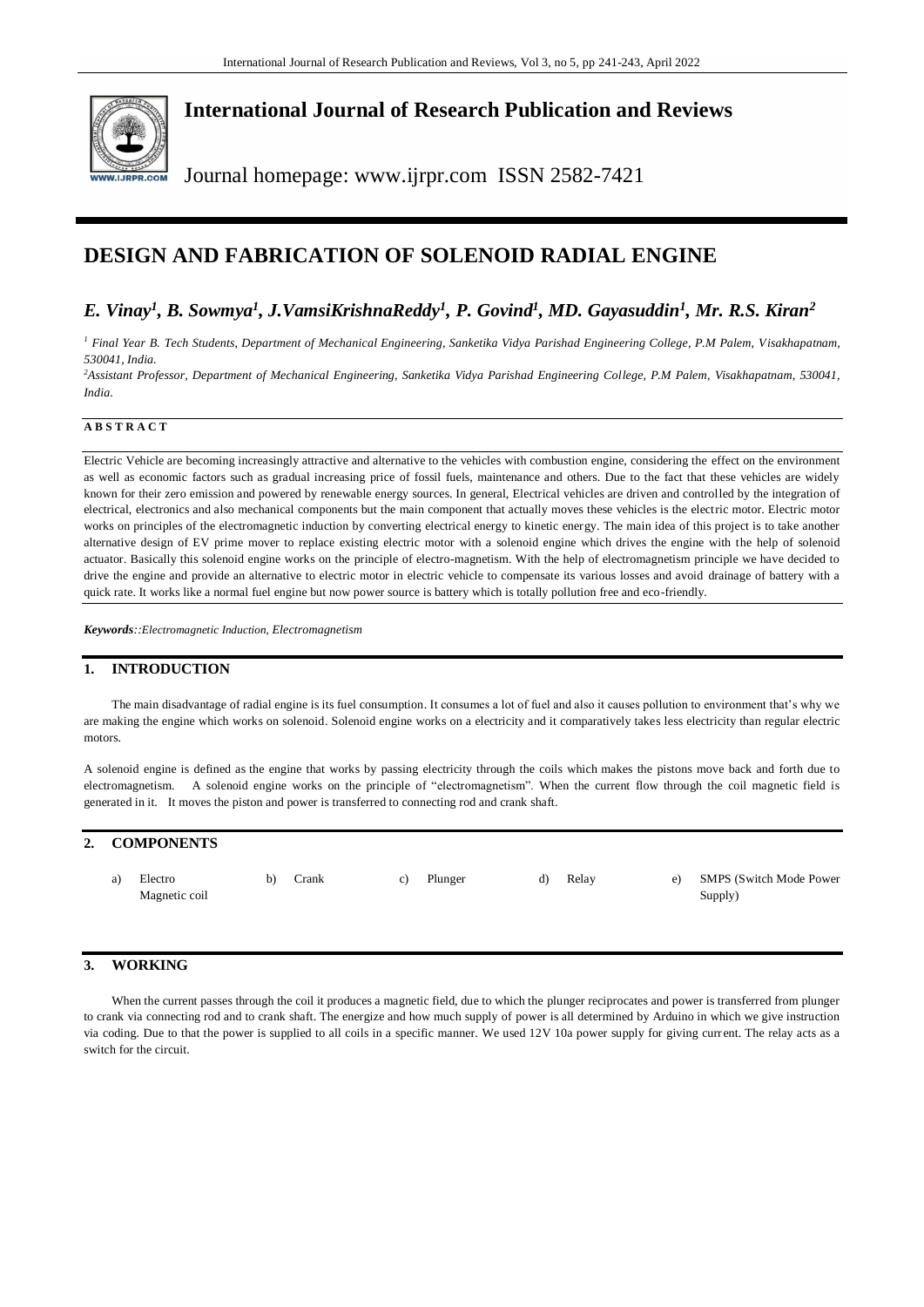

### **4. EQUATIONS OR CALCULATIONS**

- Max. Force exerted by electromagnet on piston
- $F = (N^2 I^2 K A)/2G^2$

Where,

- $F =$  force of electro magnet
- $N = No$  of turns  $= 100$
- $I = current supplied = 10A$
- K = Permeability of free space =  $4\pi \times 10^7$
- $A =$  Area of Electro Magnet = 0.0019 $m<sup>2</sup>$ 
	- $G = distance$  between the electromagnet ang plunger = 0.0032m
- By, substituting all these we get force  $= 117.5$  N
- Torque  $T = F \times r = 3.52$  N-m
	- Where,  $r =$  radius of crank =  $0.003$ m
- Input Power = Voltage  $\times$  Current =  $12 \times 10 = 120$  W
- Output power (P) = (2 π n T)/60 = 33.24 W Where  $n = speed = 90$ rpm
- Efficiency = (Output/Input)  $\times$  100% = 27.7%

#### **5. DESIGN ON SOFTWARE**







#### **Fig (5.a) Coil Fig (5.b) Connecting Rod**